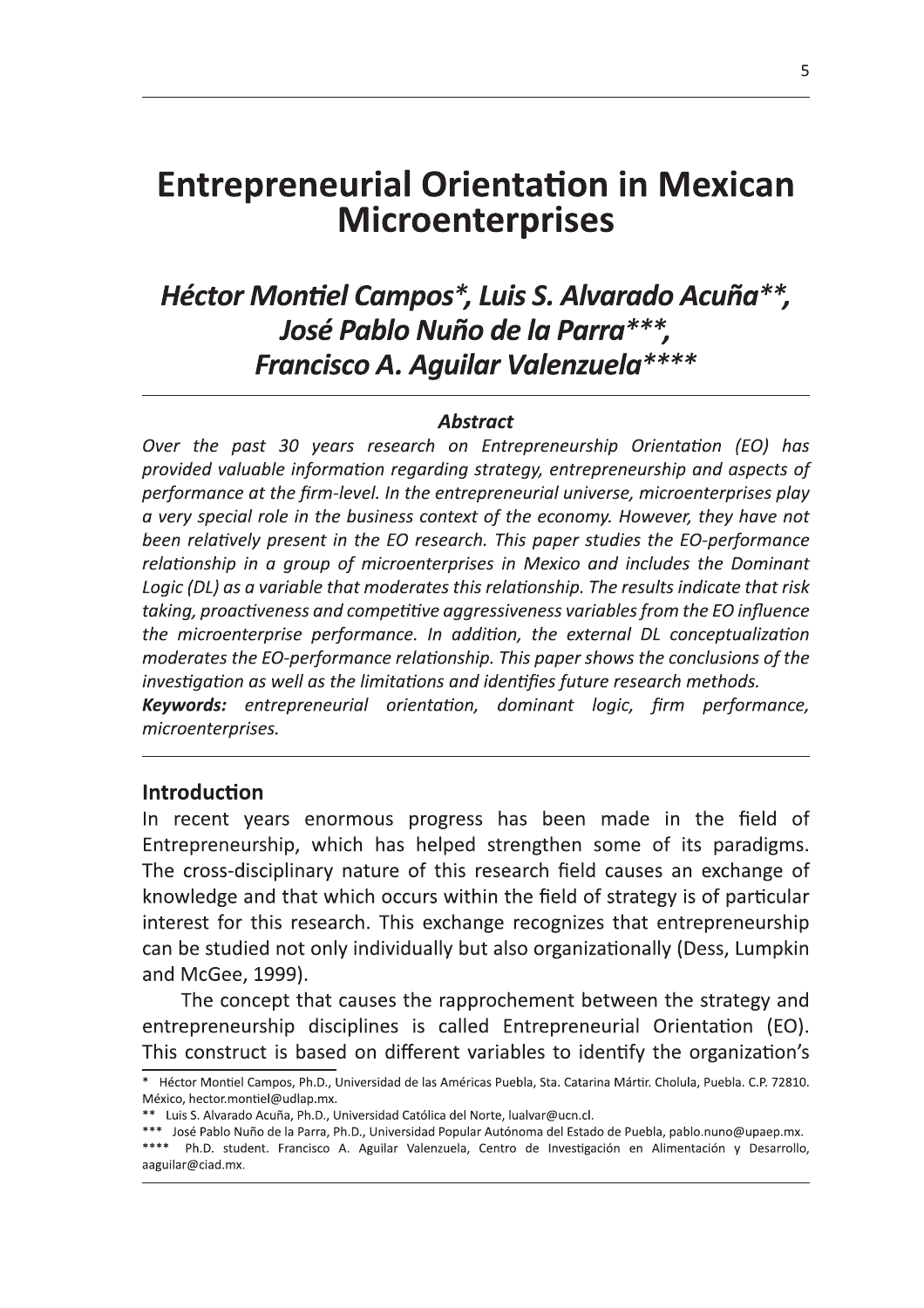entrepreneurial behavior. EO has its origins in the literature on strategy and its importance lies in previous research which has shown that the greater the EO, the better the firm's performance (Rauch, Wiklund, Lumpkin and Freese, 2009). EO in a business is geared towards the recognition, evaluation and exploitation of business opportunities. However, research has shown that the EO-firm performance requires consideration of other variables. It is important to include contingent internal or external factors, to help a better understanding of the EO-firm performance relationship (Covin, Green and Slevin, 2006). In this regard, we have attempted to analyze the EO-performance relationship in microenterprises including Dominant Logic (DL) as an internal contingent variable to moderate the relationship.

This research is part of a project that studies the EO-performance relationship in Mexican companies. Regarding the DL, the relationship EO-DL-performance in new companies was initially investigated (Montiel, Nuño and Solé, 2012), i.e., EO had a positive impact on DL which, in turn, had a positive impact on firm performance. Now, on this occasion, the EO's and DL's combined effect on microenterprise performance, was investigated. To be more precise, this work's aim was to determine if in the Mexican microenterprises' context the EO-performance relationship is moderated by the DL. To achieve this goal, 302 microenterprises in central Mexico were investigated and, therefore, it is believed that this work makes three important contributions. First, it identifies whether the microenterprise's DL moderates the relationship that may exist between EO and its performance. Second, it contributes to the future development of a DL assessment scale, to better understand the strategic decision making style. Finally, the microenterprise, due to its size, is the type of organization that is not always of great interest as an object of study. Therefore, it is believed that this work helps to understand the competitive arena of these businesses.

The next section of this paper offers review of the literature and hypotheses that guide this work. The methodology section describes the various activities that took place during the research. The main results are also discussed as well as the limitations of this research. Future research is suggested and, finally, the conclusions of this work are developed.

## Literature review

#### **Entrepreneurial orientation and performance**

Although the literature in the field of entrepreneurship demonstrates the existence of multiple paradigms, none of them is dominant (Montiel, Solé and Palma, 2012). In past decades, the EO study has become a central theme in the literature on entrepreneurship and strategy, as several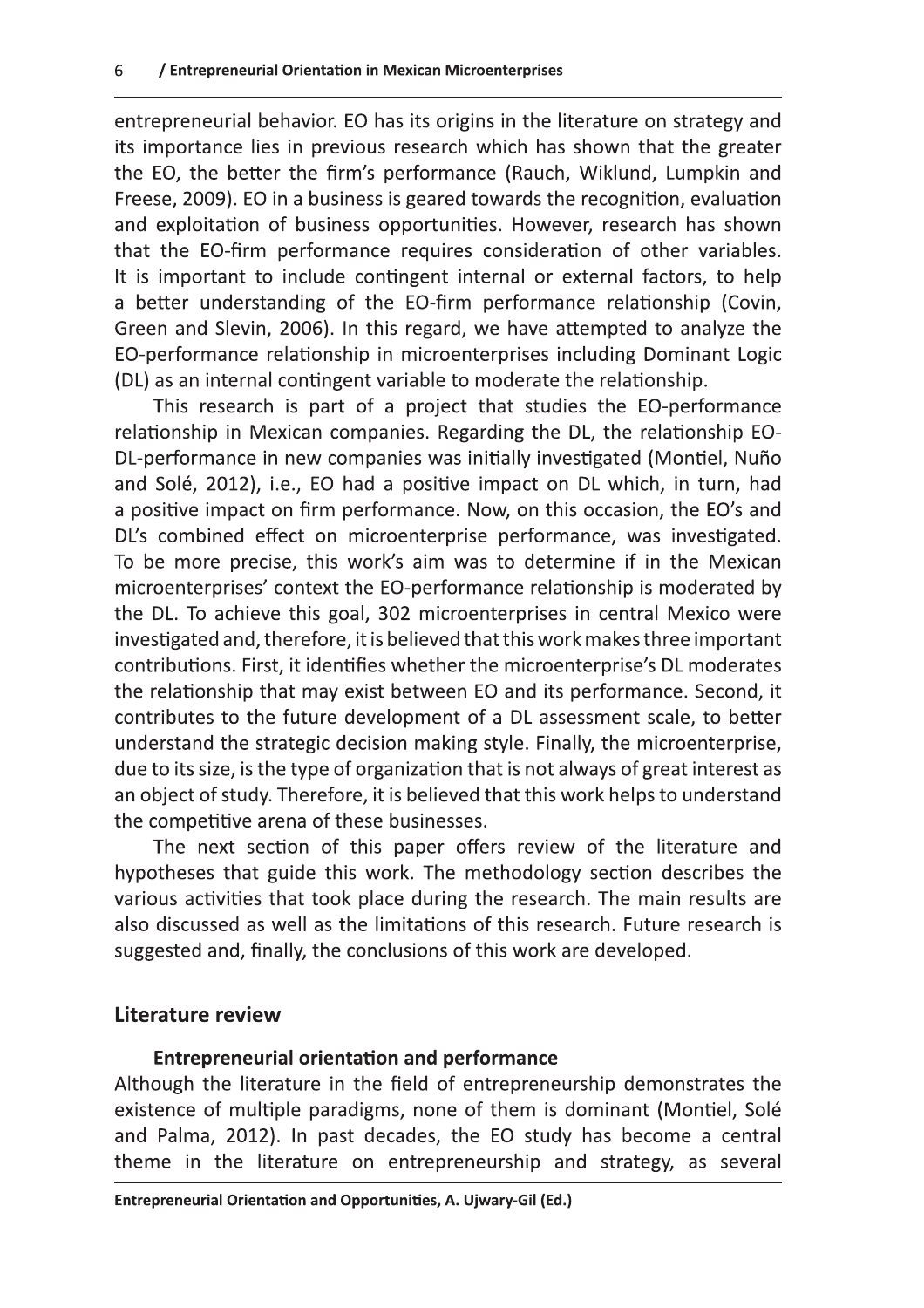authors consider entrepreneurship a phenomenon at the organizational level (Covin and Wales, 2012). The EO helps to characterize the company's behavior along a continuum that ranges from highly conservative to highly entrepreneurial and the company's position in this continuum describes its EO (Basso, Fayolle and Bouchard, 2009). This original construct can be found in Miller's work (1983), although he admits that he never used the EO term in his initial ideas (Miller, 2011). Originally, Miller (1983, p. 771) mentioned that, "An entrepreneurial firm is the one that engages in product market innovation, undertakes somewhat risky ventures, and is first to come up with proactive innovations, beating competitors to the punch". For Stevenson and Jarillo (1990), a company has entrepreneurial behavior if their actions and processes are oriented to the recognition and exploitation of entrepreneurial opportunities. From a more general approach, EO refers to the trends, processes and behaviors that lead a company to enter new markets, whether with new or with existing products (Lumpkin and Dess, 1996). On the other hand, there is interest in the EO because it is considered a predictive variable of company performance, i.e. if a company adopts EO and becomes more Entrepreneurially Oriented it will have a better performance (Rauch et al., 2009).

Miller's (1983) initial approaches were adopted in the academic literature, so that Covin and Slevin (1989) conceptualized the company's entrepreneurial behavior based on three variables: innovativeness, risk taking and proactiveness. These authors stated that these variables covariated and that the covariance source was a construct which they called entrepreneurial posture. At this point the Miller/Covin and Slevin's (1989) scale emerged. Subsequently, Lumpkin and Dess (1996) postulated that these variables are insufficient to explain entrepreneurship at the organizational level, as the business posture would require other dimensions. Lumpkin and Dess (1996) assured that the original variables could independently covariate among them, contradicting what had been established by Covin and Slevin (1989) and should be modeled in a combination of new variables called EO. In addition to the initial variables, the competitive aggressiveness and autonomy variables were included. To Lumpkin and Dess (1996), the innovativeness indicates the company's trend of supporting new ideas and fostering creative processes. Risk taking is the company's tendency to work on projects whose benefits are uncertain. Proactiveness is about taking initiatives and pursuing new business opportunities in emerging markets. Competitive aggressiveness is facing competition in order to enter new markets or to improve the competitive position. Finally, autonomy is the degree to which organizational factors (people and team) act independently, making decisions and pursuing opportunities.

Journal of Entrepreneurship Management and Innovation (JEMI), Volume 9, Issue 3, 2013: 5-20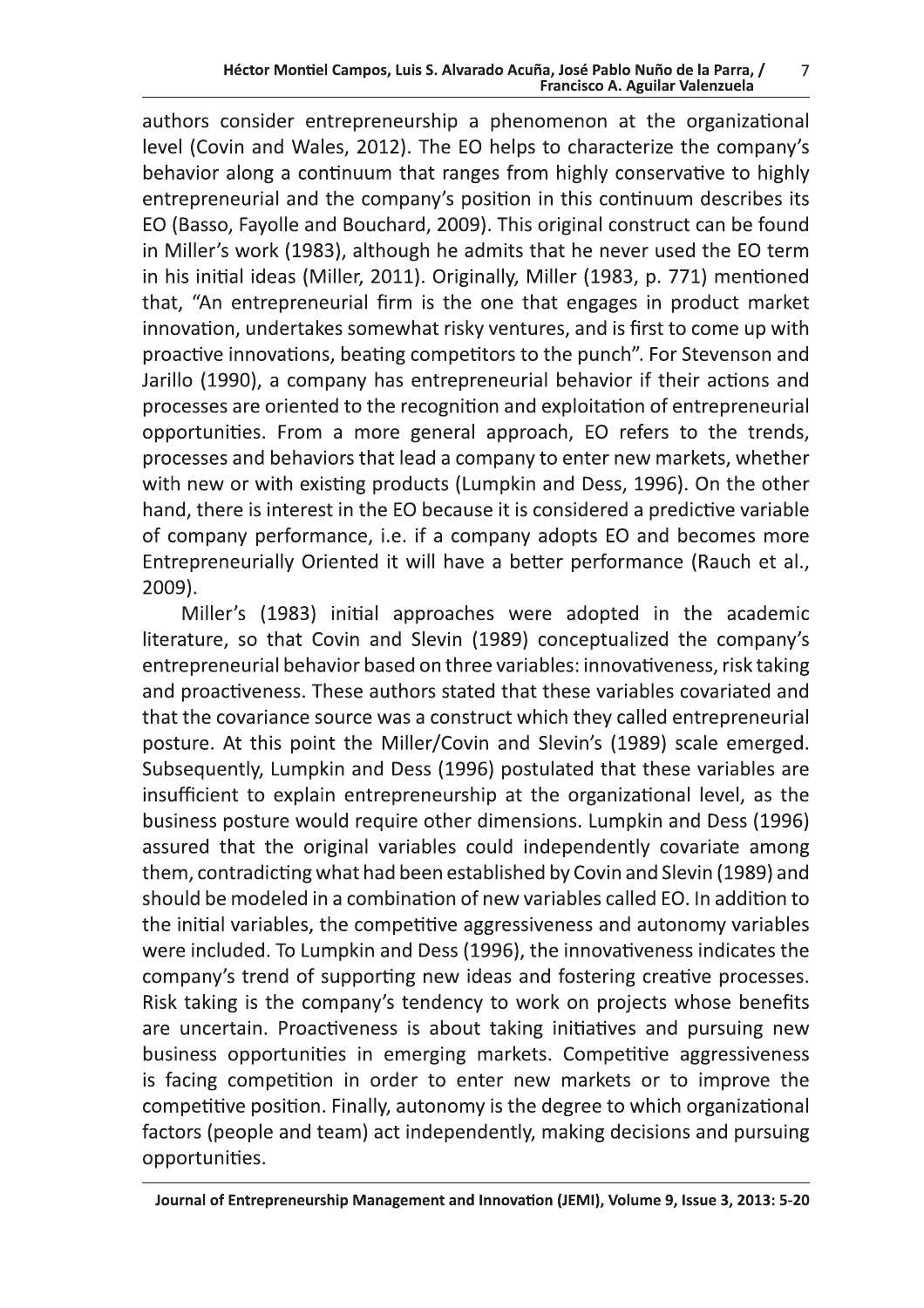The relationship between EO and firm performance has been studied for several years and has shown that companies that adopt an EO have better performance than those with a more conservative orientation (Rauch et al. 2009). Companies, as they are smaller in size, are more vulnerable because of their limited access to capital, debt capacity, market share, technology acquisition, among others (Autio, 1997). This may cause the company to adopt a more conservative posture. In addition to this, the aggressive competitiveness they might experience requires them to seek new business opportunities and make the necessary changes in order to stay in business. This leads us to consider that a microenterprise, i.e., the smaller business organization, can be an interesting scenario in which to analyze the EO effect on performance. Therefore, the following hypothesis is proposed:

H1: The more EO the microenterprises have, the better their performance.

## **Dominant logic**

In 1986, Prahalad and Bettis introduced the Dominant Logic (DL) concept and they refer to it as a way in which managers conceptualize the business and make important decisions based on the allocation of resources. Prahalad and Bettis mention that the way in which business managers make strategic decisions, depends heavily on cognitive orientation, i.e. previous experiences influence how managers solve dilemmas they face in the business. That is why many strategic initiatives fail because management has a rather rigid cognitive orientation and it cannot enrich its DL in order to impact new business opportunities or structural changes in the business (Prahalad and Bettis, 1986).

In a reflection on their original ideas, Bettis and Prahalad (1995) conceive the DL as a filter through which managers choose the information that is important for making decisions. This filtering mechanism influences the strategic development in the company's direction. Authors recommend that managers should enrich that filter or adjust it to a new pattern, given the changing environment in which the company competes. The DL concept provides an explanation of this phenomenon, and the reason why some firms are able to anticipate fundamental changes in their main line of business or why they are skillful in reacting to those changes earlier than other companies in the same industry, thus becoming more successful (Von Krogh, Erat and Macus, 2000). In this sense, the DL can also limit the company's ability to adapt to environmental changes (Cotê, Langley and Pasquero, 1999). When managers decide what strategies to follow in the future, DL acts as a lens that allows them to visualize the future and thus allows them to restrict the range of strategic options (Grant, 1988). If the results are positive, the DL's validity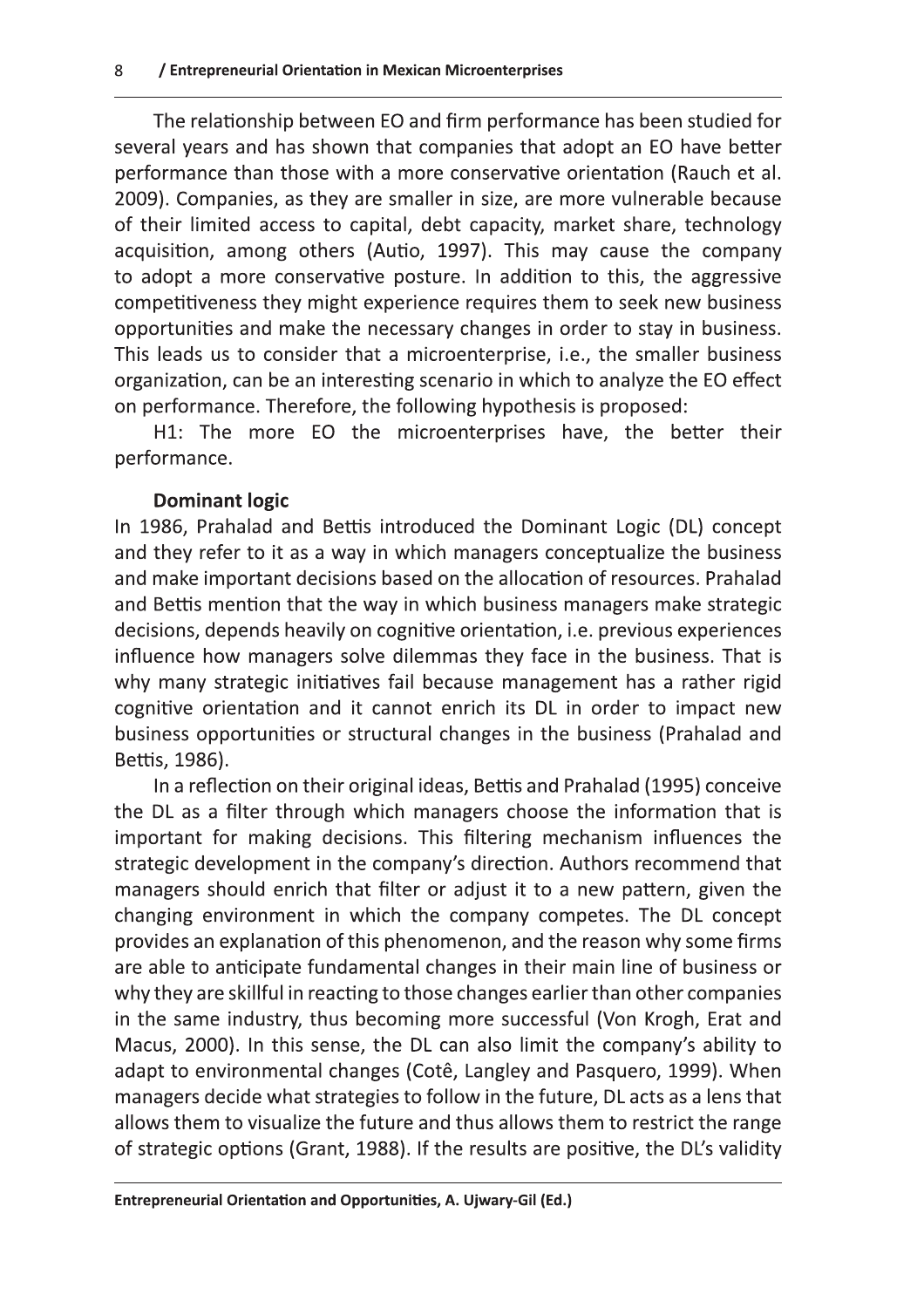is confirmed, otherwise, the DL is questioned and should be changed (Bettis and Prahalad, 1995).

The academic debate on DL concentrates on its difficulty to operationalize this construct. The different formulations that have been raised are linked to the way in which managers conceptualize the business and Von Krogh et al.'s (2000) proposal makes a good assessment of this. Von Krogh et al. (2000) writes about DL's internal and external conceptualization. The internal conceptualization examines the extent to which the manager's beliefs, values and assumptions have been impregnated throughout the organization. Included in the internal conceptualization are people, culture, as well as product and brand. The external conceptualization focuses on the manager's position to deal with the market's complexity in which the organization operates to stay competitive. The external conceptualization includes competitors, customers, consumers and technology. The Von Krogh et al. (2000) proposal is in the spirit of defining Prahalad and Bettis (1986) DL and is consistent with the Grant (1998) and Ginsberg (1990) proposed formulations.

Since the DL represents the manager's preferences, opinions and assumptions under which the manager runs the business, it is important to raise the possibility that the DL also influences firm performance. Under this approach, previous works show that firm's performance can be enhanced when key variables are properly aligned (Naman and Slevin, 1993). In the same perspective, the contingency theory states that the relationship between two variables can be improved with the intervention of a third variable (Rosenberg, 1968). The literature discusses different variables that influence the EO-performance relationship, such as the founder-director's psychology (Poon, Ainuddin and Junit, 2006), knowledge (Wiklund and Shepherd, 2003), learning (Wang, 2008), social networks (Walter, Auer and Ritter, 2005), strategic processes (Covin, Green and Slevin, 2006), access to financial resources (Wiklund and Shepherd, 2005) and the environment's influence (Zahra and Garvis, 2000; Marino, Stradholm, Steensma, and Weaver, 2002). However, in this series of studies the DL was not included as a contingent variable of EO-performance relationship, since decisions made by the founder-manager are essential due to the dominant effect it has on the company's performance. From the above, the following hypothesis is proposed:

H2: The relationship between the microenterprise's EO and their performance is moderated by the founder-manager DL.

Journal of Entrepreneurship Management and Innovation (JEMI), Volume 9, Issue 3, 2013: 5-20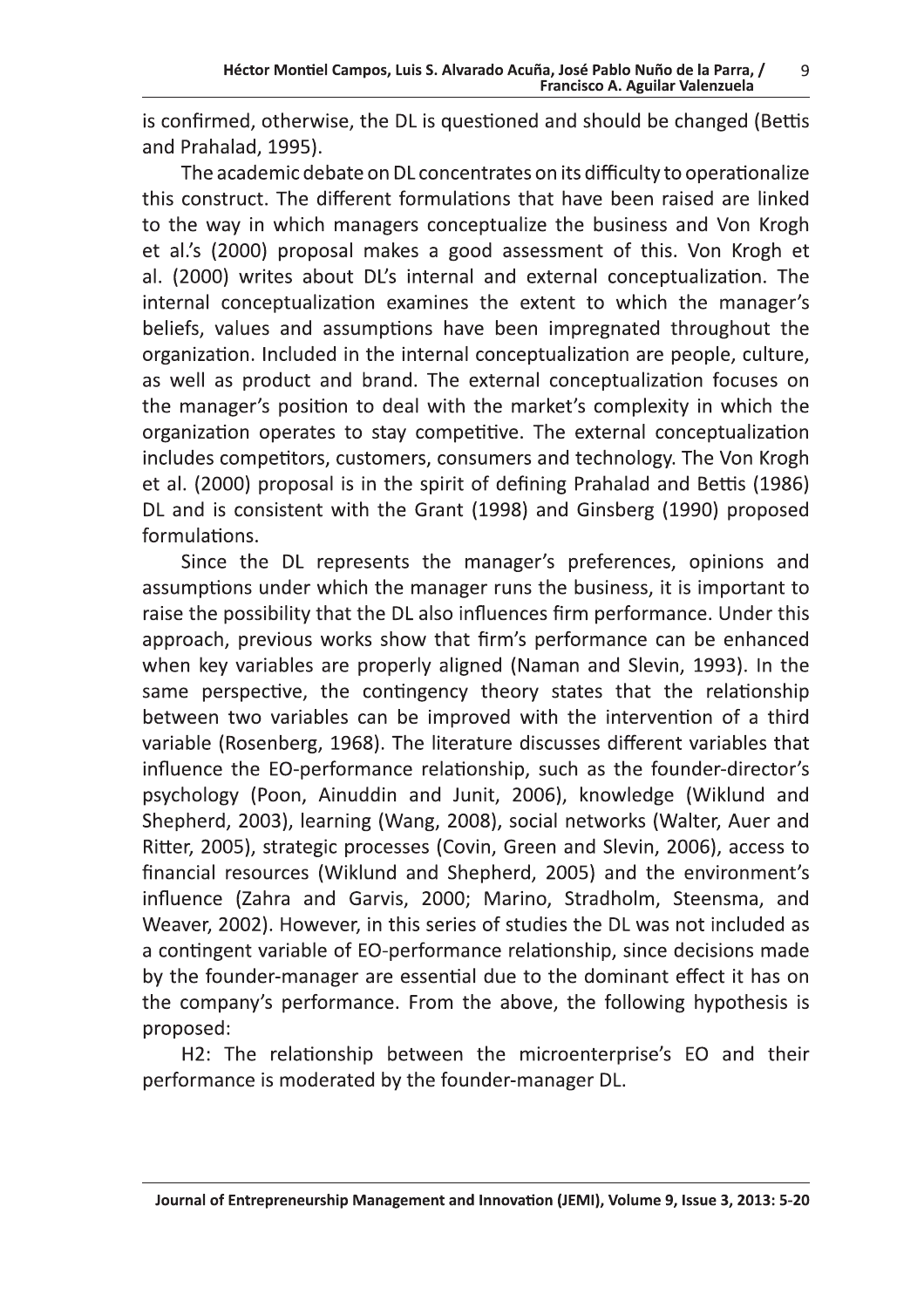## **Methodology**

#### **Sample and data collection**

This research focused on the entrepreneurship study in the business sector with low growth potential, particularly those firms developed as income substitute firms (Kunkel, 2001). The main purpose of this kind of business is not to achieve rapid growth to reach the large corporations' level, but to generate an income comparable to what entrepreneurs involved in business could expect to earn if they worked as employees in an established company. The reason for this approach is that microenterprises in Mexico represent an important source of employment and wealth creation (Naranjo and Campos, 2011).

The sample from its design was considered as not probabilistic due to the purpose of the investigation to identify microenterprises located in the central region of Mexico. With the National Chamber of Commerce's support firms in the states of Mexico, Puebla, Tlaxcala and Hidalgo that met the following criteria were identified: 1. Having no more than 10 employees and a maximum of \$300,000 in annual sales, according to the classification of the Ministry of Economy in Mexico. 2. a firm more than five years old, for it is not considered as start-up. 3. a company that belongs to the commercial sector with at least one branch. 4. Not franchising.

Since the purpose of this study was to explore the relationship between variables, a survey was used for data collection. a pilot test was conducted to eliminate any doubts or confusion of the instrument, so that the final design incorporated the comments received. This resolved the validity of the external instrument. Initially 1,346 surveys were sent electronically and subsequently the process of obtaining information was reinforced through interviews. The final surveys were received between October 2011 and July 2012. Of a total of 317 surveys, 15 were rejected for not meeting any of the criteria, leaving a total of 302 surveys. The 302 microenterprises can be divided into the following business activities: grocery (21%), restaurant (15%), footwear (14%), furniture (13%), drugstore (11%), bakery (9%), clothing (7%), bookstore (5%), jewelry (3%), and other (2%).

#### **Measurements**

The first independent variable was the EO. This work used the Lumpkin and Dess (1996) proposal to measure the EO. This scale measures the company's tendency towards innovation, risk taking, proactiveness, competitive aggressiveness and autonomy. Rauch et al. (2009) suggests that this scale represents a valid means to measure the decisions and actions at the organizational level. The scale contains 14 items, which are evaluated using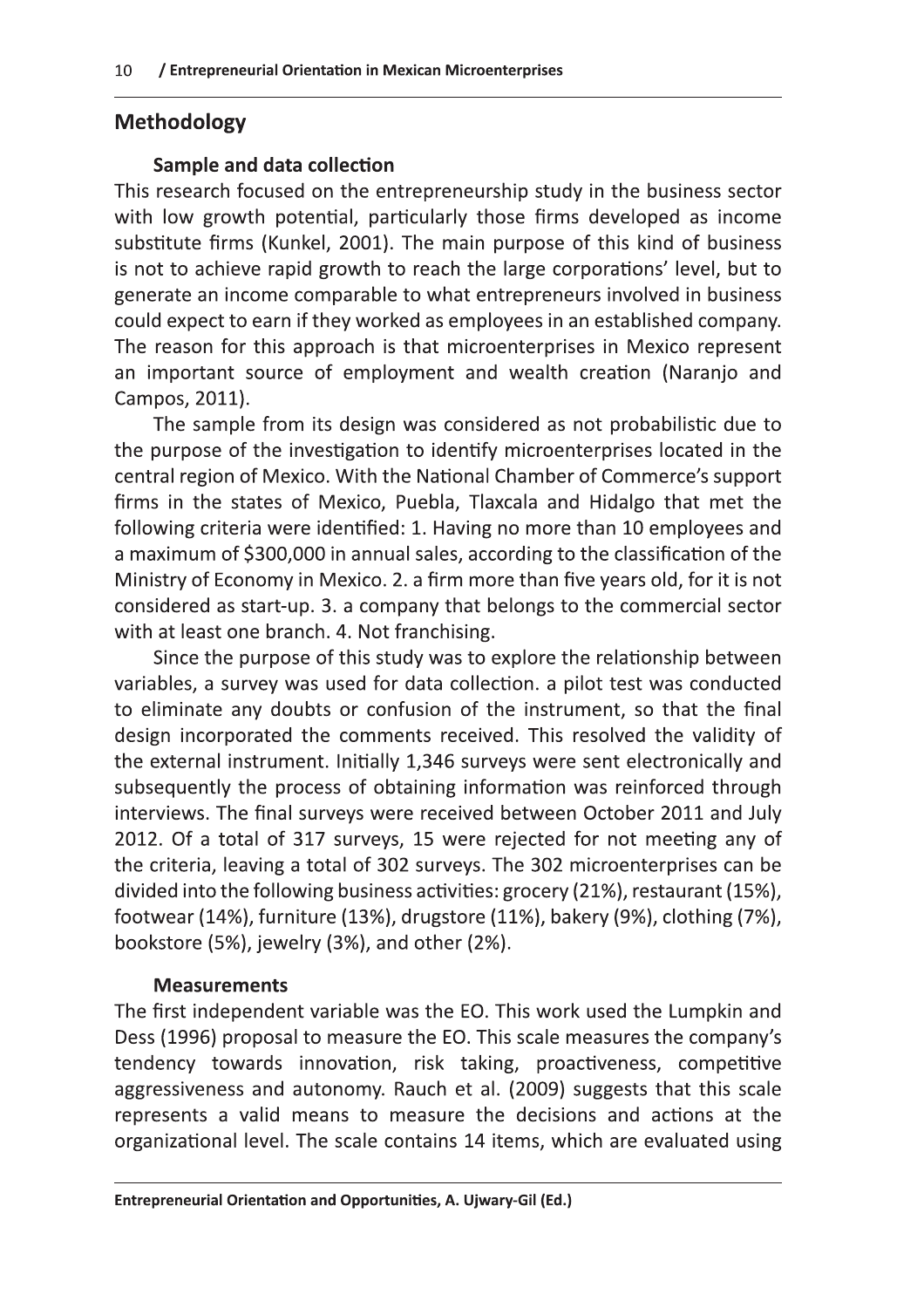a 7 points Likert's scale and their average indicates the company trend towards the EO, therefore, the higher the average the greater the company's EO. In this scale the alpha coefficient was 0.82.

The DL was the second independent variable. For this job, the Krogh et al. (2000) proposal was used to develop a unique measuring scale. The measurement scale had an internal and external conceptualization, so it was decided to respect this difference and not to obtain an overall average. From this, a 3 items measurement scale was developed, which was assessed using a 7 points Likert's scale and their average assessed the internal conceptualization. Also a 4 items measurement scale was developed, which was also evaluated using a 7 points Likert's scale and their average assessed the external conceptualization. The greater the average, the greater DL use, either in internal or external conceptualization. The alpha coefficient was 0.72, which is enough to categorize this as a job of an exploratory nature (Wiklund and Shepherd, 2005).

With respect to the dependent variable, firm performance was assessed using subjective measures which serve as good substitutes in the absence of hard data (Brush and Vanderwerf, 1992, Cooper, 1993). The surveys were applied to asking the founder-manager to assess their firm's performance compared to its main competitors over the previous three years (Wiklund and Shepherd, 2003). Performance criteria were: cash flow, return on capital employed and sales growth. Performance was calculated using the average of the three items measurement scale and if the average was greater, the firm's performance was better. The alpha coefficient was 0.84.

The firm's age and the environment hostility were included as control variables, since previous studies have shown to have an influence on firm's performance (Lumpkin and Dess, 2001; Miles, Covin and Heeley, 2000). The company's age was measured using the number of years since the company began commercial operations. Hostility was assessed using the Covin and Slevin (1990) 7-point semantic differential scale. The scale contains 3 items and as the average was greater, the company's competitive environment was more hostile. The 0.75 alpha coefficient was acceptable (Wiklund and Shepherd, 2005).

## Data analysis

The information analysis was carried out gradually in order to improve the investigation results. First, the appropriateness of the scales was analyzed for the type of firm being investigated, a principal components analysis was conducted using 24 items to assess the 8 variable identification by respondents (innovativeness, risk taking, proactiveness, competitive aggressiveness, autonomy, internal conceptualization, external conceptualization and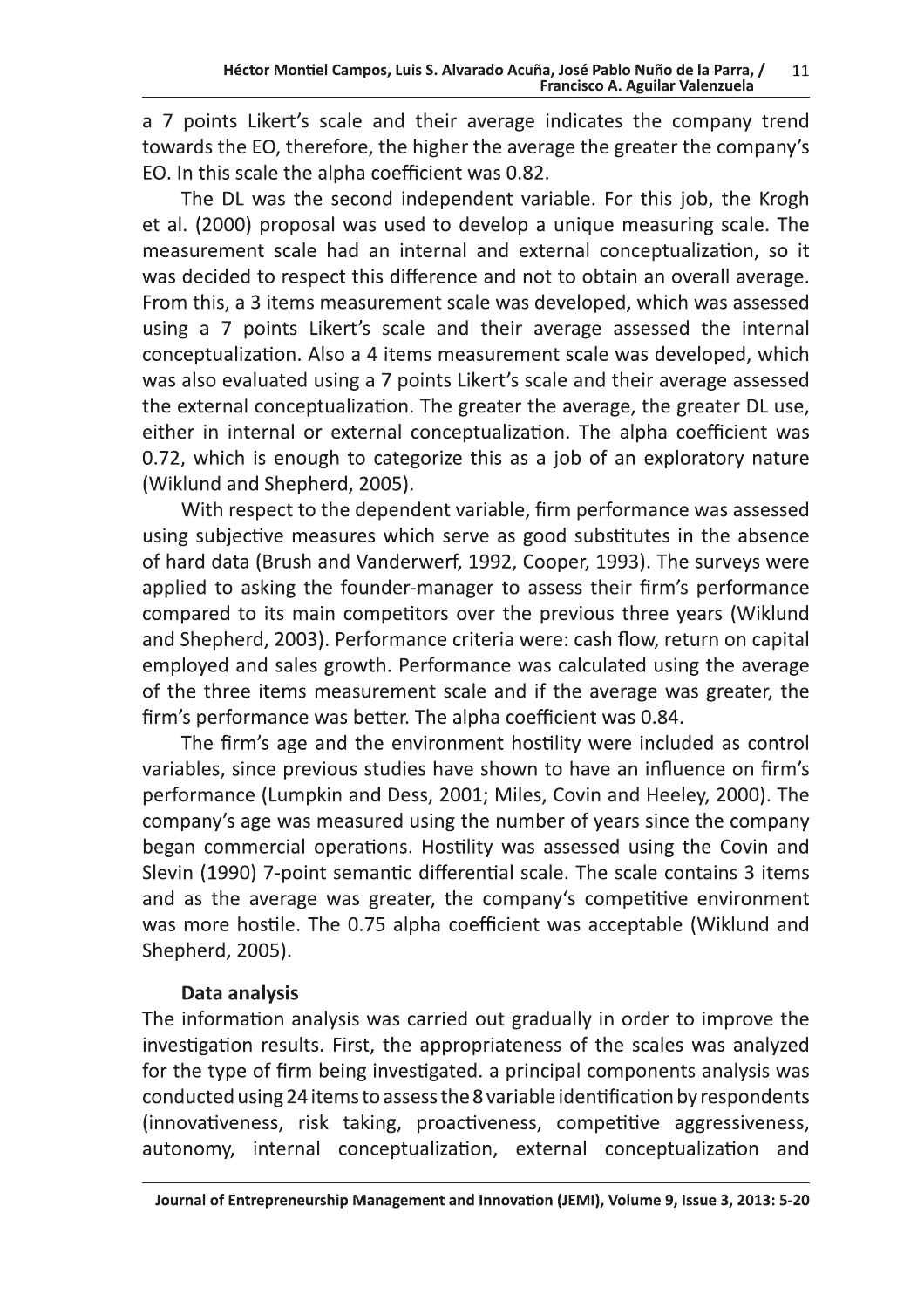performance). Following this, a confirmatory factor analysis was conducted in order to determine whether the variables that comprised the EO and DL constructs represented different variables, otherwise to confirm the need to eliminate some variables to best fit the results. The model was evaluated using x2/df, Goodness-of-Fit Index (GFI) (Jöreskog and Sörbom, 1996), and the Comparative Fit Index (CFI) (Bentler, 1992). The threshold for x2/df should be less than three or less than two in a more restrictive sense (Premkumar and King, 1994). The GFI and CFI values should be above 0.90 (Jöreskog and Sörbom, 1996). The hypotheses were tested using the correlation analysis and multiple regression analysis.

## **Results and discussion**

The principal component analysis showed that innovativeness, risk taking, proactiveness, competitive aggressiveness, autonomy, internal conceptualization, external conceptualization and performance were identified by respondents. Moreover, the initial results of the confirmatory factorial analysis suggested that it was necessary to eliminate three variables, as they did not improve the final results and made the analysis more complex. This demonstrates that the measurement of these variables was already covered by other variables already in the model. The EO's variables innovativeness and autonomy were eliminated, as well as the DL's variable internal conceptualization. Once these variables were eliminated, the analysis to estimate the model size was done again. The results suggested that it was not necessary to remove more items to improve the fit of the model.

It is necessary to make some comments regarding the variables that were removed from the analysis. First, the autonomy and internal conceptualization variables were eliminated as it was clear that these two variables are irrelevant since the sample design is based on the founder-manager leading role in decision-making. That is, there is no room to share decision-making due to the small size of the organization being investigated. In relation to innovativeness, this is a variable that simply does not add anything to the strategic commitment of the microenterprise being investigated. This may indicate that the firm's competitiveness may be more obvious in its market share defense, hence, the firm must anticipate or react quickly to the activities and responses of competitors.

Regarding the EO, the model resulted in a good fit:  $\chi$ 2/df = 2.48, GFI = .901, CFI = 0.932. All the factor loadings are in acceptable ranges and significant at p = 0.001, ranging from 0.71 to 0.83 indicating convergent validity (Anderson and Gerbin, 1988). The average variance obtained for the measurement of EO was 0.72, which is slightly higher than the threshold suggested by Bagozzi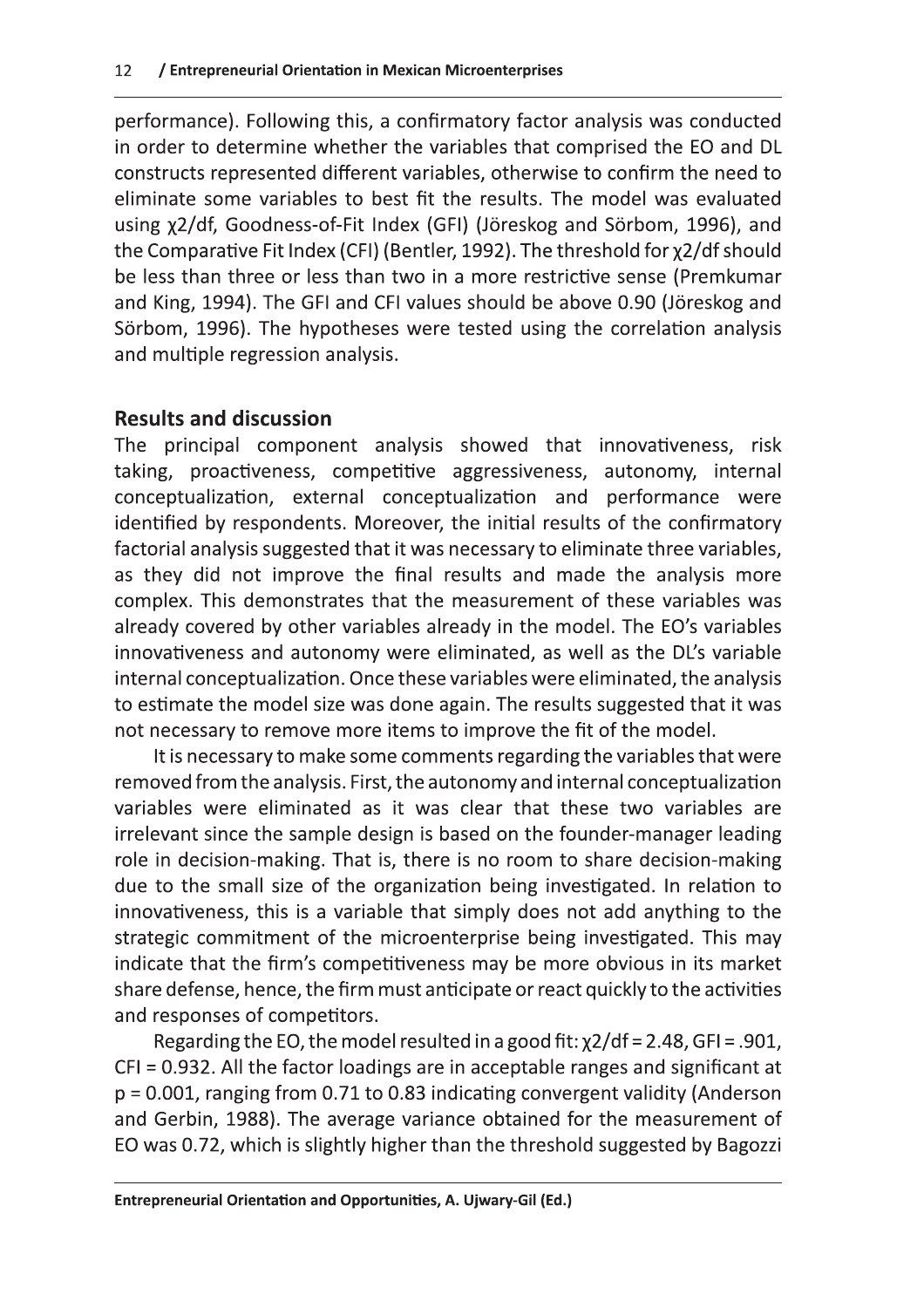Héctor Montiel Campos, L<br>
and Yi (1988). In relation to th<br>
= 2.95, GFI = .893, CFI = 0911.<br>
and significant at  $p = 0.001$ , ra<br>
validity and the average varia<br>
0.67. Finally, the performance is S. Alvarado Acuña, José Pablo Nuño de la Parra<br>Francisco A. Aguilar Valenzuel<br>2 DL, the model also showed a good fi<br>1 ll the factor loadings are in acceptable<br>1 nging from 0.63 to 0.79 indicating convice obtained for t and Yi (1988). In relation to the DL, the model also showed a good fit:  $\chi$ 2/df  $=$  2.95, GFI = .893, CFI = 0911. All the factor loadings are in acceptable ranges and significant at  $p = 0.001$ , ranging from 0.63 to 0.79 indicating convergent validity and the average variance obtained for the measurement of DL was 0.67. Finally, the performance model also showed good fit:  $\chi$ 2/df = 2.66, GFI =  $:941,$  CFI = 0.922. All the factor loadings are ranging from 0.73 to 0.84 and the average variance obtained for the measurement of performance was 0.82.

|   | Variable                       | Mean | <b>SD</b> | 1         | $\overline{2}$ | 3        | 4       | 5    |
|---|--------------------------------|------|-----------|-----------|----------------|----------|---------|------|
|   | Age                            | 11.4 | 2.74      | 1.00      |                |          |         |      |
|   | Environmental hostility        | 5.11 | 1.95      | $-0.09**$ | 1.00           |          |         |      |
|   | Dominant logic                 | 3.43 | 1.08      | $0.24**$  | $0.32**$       | 1.00     |         |      |
| 4 | Entrepreneurial<br>orientation | 4.14 | 0.89      | $0.10***$ | $0.07***$      | $0.22**$ | 1.00    |      |
|   | Firm performance               | 4.75 | 1.54      | $0.18**$  | $-0.14**$      | $0.19**$ | $0.26*$ | 1 NO |
|   |                                |      |           |           |                |          |         |      |

Table 1. Descriptive statistics and correlations

 $N = 302$ 

 $\ast p < 0.10; \ast \ast p < 0.05; \ast \ast \ast p < 0.01$ 

The averages, standard deviations and Pearson's correlations between the firm's performance, EO, DL and the control variables can be seen in Table 1. The correlation analysis can be used as a preliminary evaluation for the subsequent hypothesis confirmation, which requires a different type of analysis. Initially, it can be said that there is a positive relationship between EO and firm's performance ( $\rho = 0.26$ ), and a slightly lower relationship between DL and firm's performance ( $\rho$  = 0.19). With respect to the age variable, there is a positive relationship ( $\rho = 0.18$ ), which may indicate that the older the company is, the better its performance; that is, it may be taking more risks and be more proactive than their competitors. Also, another interesting aspect to analyze is the relationship between EO and DL, which is significant  $(p = 0.22)$ . This may indicate that these two variables' combined effect may represent a better firm performance, but this is yet to be confirmed. Finally, the positive relationship between environmental hostility and the DL  $(p = 0.32)$ , may reflect the sensitivity of the founder-manager to the actions of their main competitors.

A hierarchical moderated regression analysis was conducted to test the hypotheses (Cohen & Cohen, 1983), with a process centered on the independent and control variables' mean in order to minimize multicollinearity (Aiken and West, 1991). The results indicate that multicollinearity was not a problem in the analysis. Table 2 shows the results for different regression

Journal of Entrepreneurship Management and Innovation (JEMI), Volume 9, Issue 3, 2013: 5-20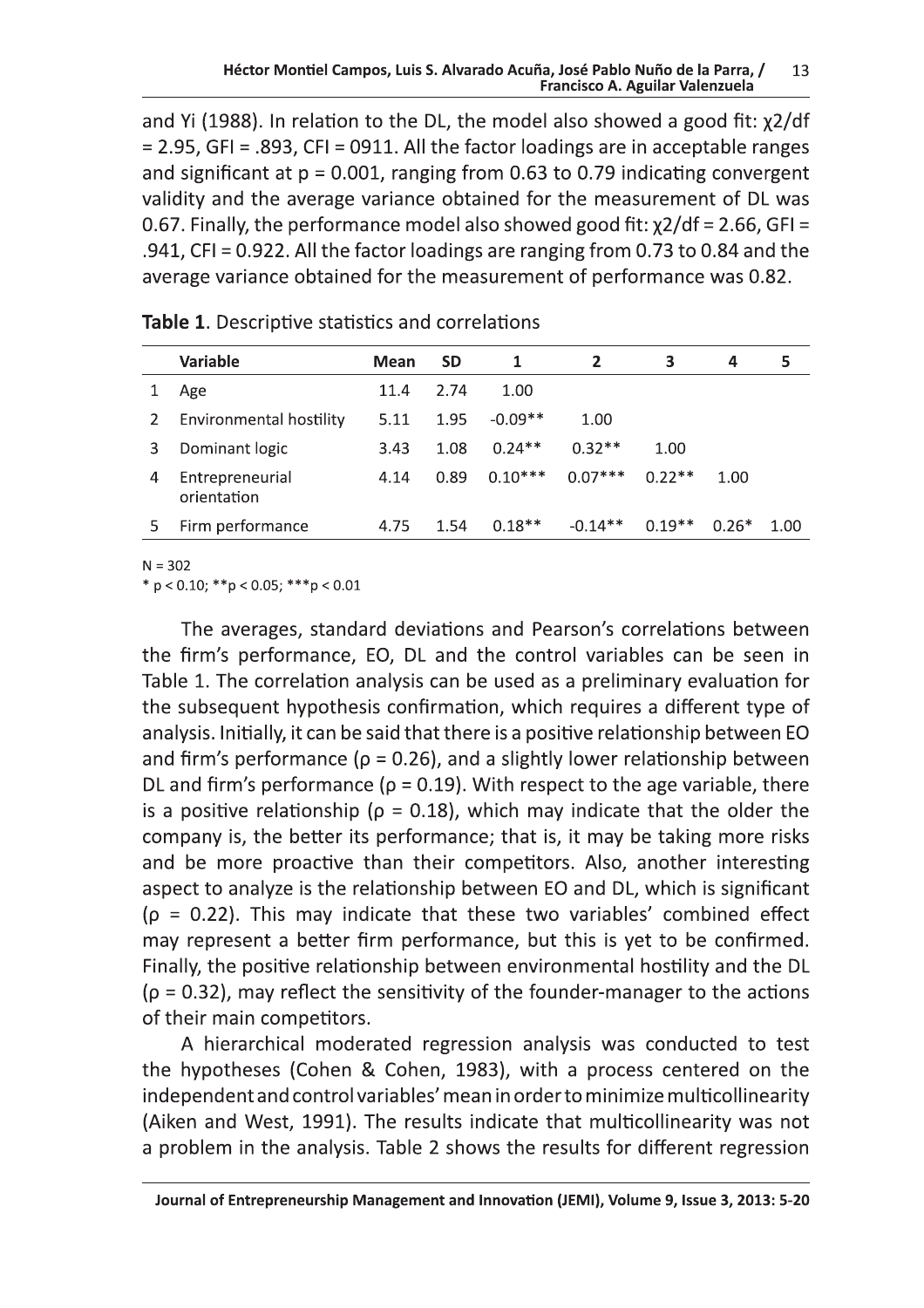models. Model 1 shows only the control variables. Model 2 adds the effect of the EO and Model 3 adds the DL' direct effect. The Model 2 results are consistent with previous studies as they show a positive effect of EO on firm's performance ( $\beta$  = 0.26,  $p$  < 0.01). This proves hypothesis 1 proposed in this research. In Model 3, adding the DL's direct effect on the firm's performance results in a small change ( $\beta$  = 0.28, p < 0.01), which indicates that the DL has a direct influence on firm's performance, although this is not the intent of the investigation.

The second hypothesis of this study considered a DL's moderating effect on the relationship between EO and firm's performance. To test the hypothesis, the interaction's effect between EO and DL was added to the analysis. Model 4 shows a positive and significant interaction's effect of DL and EO on firm's performance ( $\beta$  = 0.31, p < 0.01), confirming the second research's hypothesis.

| Independent variable                                | Model 1    | Model 2    | Model 3    | Model 4    |
|-----------------------------------------------------|------------|------------|------------|------------|
| Control variables:                                  |            |            |            |            |
| Age                                                 | $0.217**$  | $0.194*$   | $0.121*$   | $0.138*$   |
| <b>Environmental hostility</b>                      | $-0.131**$ | $-0.154**$ | $-0.101**$ | $0.140*$   |
| Main effects:                                       |            |            |            |            |
| H1: Entrepreneurial orientation                     |            | $0.263***$ | $0.213**$  | $0.205***$ |
| Dominant logic                                      |            |            | $0.281***$ | $0.247***$ |
| Interaction effect:                                 |            |            |            |            |
| H2: Entrepreneurial orientation x<br>dominant logic |            |            |            | $0.314***$ |
| F                                                   | $3.018***$ | $3.844***$ | $4.622***$ | $5.128***$ |
| R-square                                            | 0.101      | 0.172      | 0.184      | 0.225      |
| R-square adjusted                                   | $0.098**$  | $0.159**$  | 0.173      | 0.203      |
| <b>Estimate Standard Error</b>                      | 1.334      | 1.011      | 0.988      | 0.921      |

#### Table 2. Regression results

 $* p < 0.10; ** p < 0.05; ** p < 0.01$ 

The regression equations are strong and explain between 16% and 20% of the variation in the dependent variables, which is acceptable. Moreover, to better understand the interaction nature, the EO's effect on firm 's performance was plotted for both low and high DL (Aiken and West, 1991), as shown in Figure 1. The graph suggests that when the DL is low, a good firm performance is not obtained, but when the DL is high, there is a better firm performance.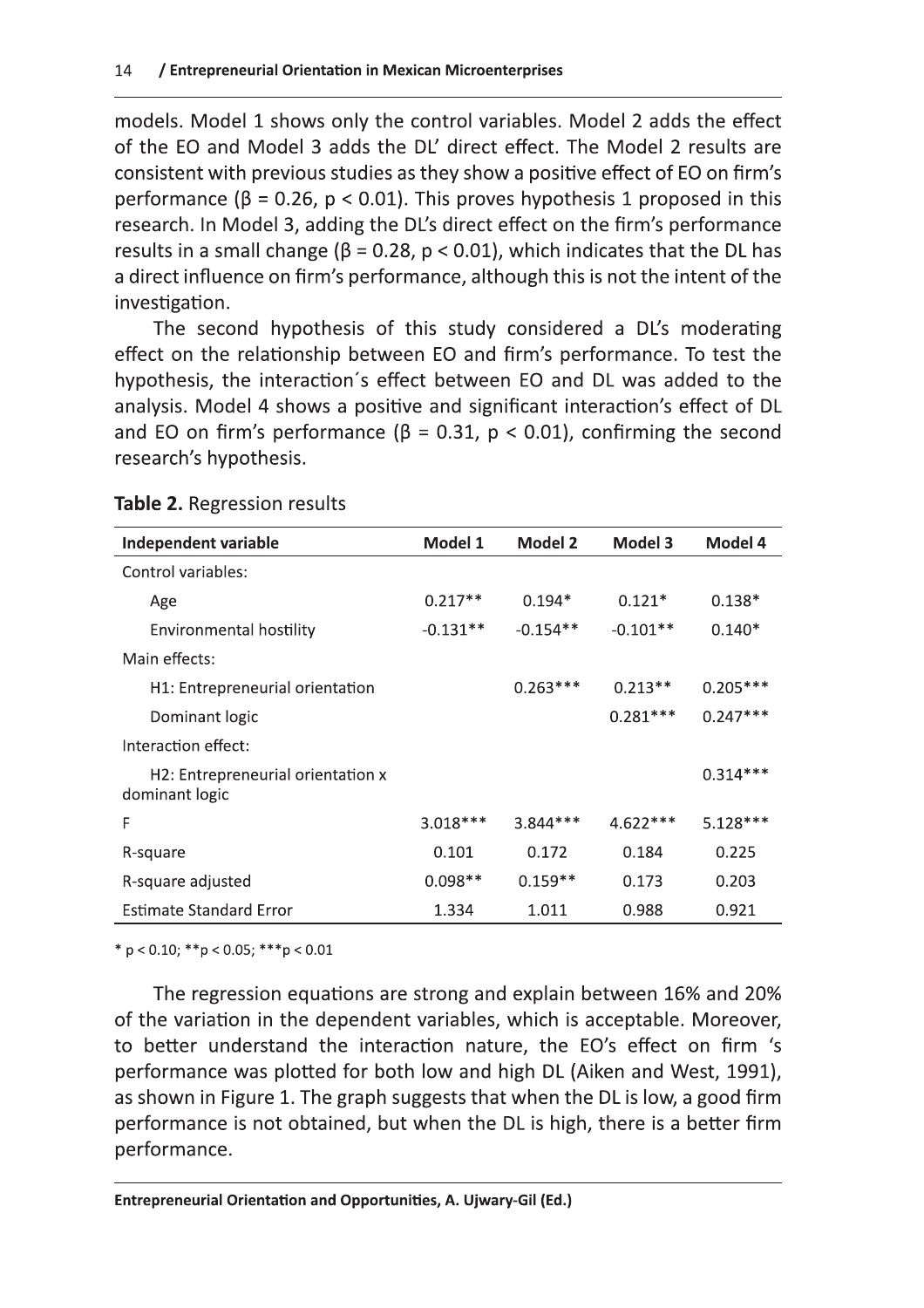

Figure 1. Moderating effect of dominant logic on the entrepreneurial orientation-performance relationship

### **Limitations and future research**

The results of this research should be seen in the light of their limitations. First, there is no reason to believe that the results can be extended to firms with other features, including other contexts. For the enterprise's type (micro) and context (Mexico), the environmental hostility was significant, which may not necessarily occur in other research designs. Another limitation is the evaluation of the scales, as those were only made by the founder-manager. This may make sense for small size firms, in which, despite being in operation for several years, the founder-manager's dominant logic prevails (Hofstede, 2001). However, the debate continues over the use of multiple answers to ensure the validity of the results. The validation could come from those who are closely monitoring the operation and firm's performance internally, and those outside the company who are familiar with the firm's performance.

One more limitation of this work is the lack of previous studies that have used a scale to assess the DL. This paper proposes a scale based on the Von Krogh et al. (2000), proposal; however, the confirmatory factor analysis gave the pattern to eliminate internal conceptualization. In the scope of this work it is difficult to confirm if the DL can be understood just with the external conceptualization.

The limitations discussed here can be overcome in future research. Development of a DL rating scale is necessary. The results achieved in this work can be useful in this regard, considering the aspects of internal character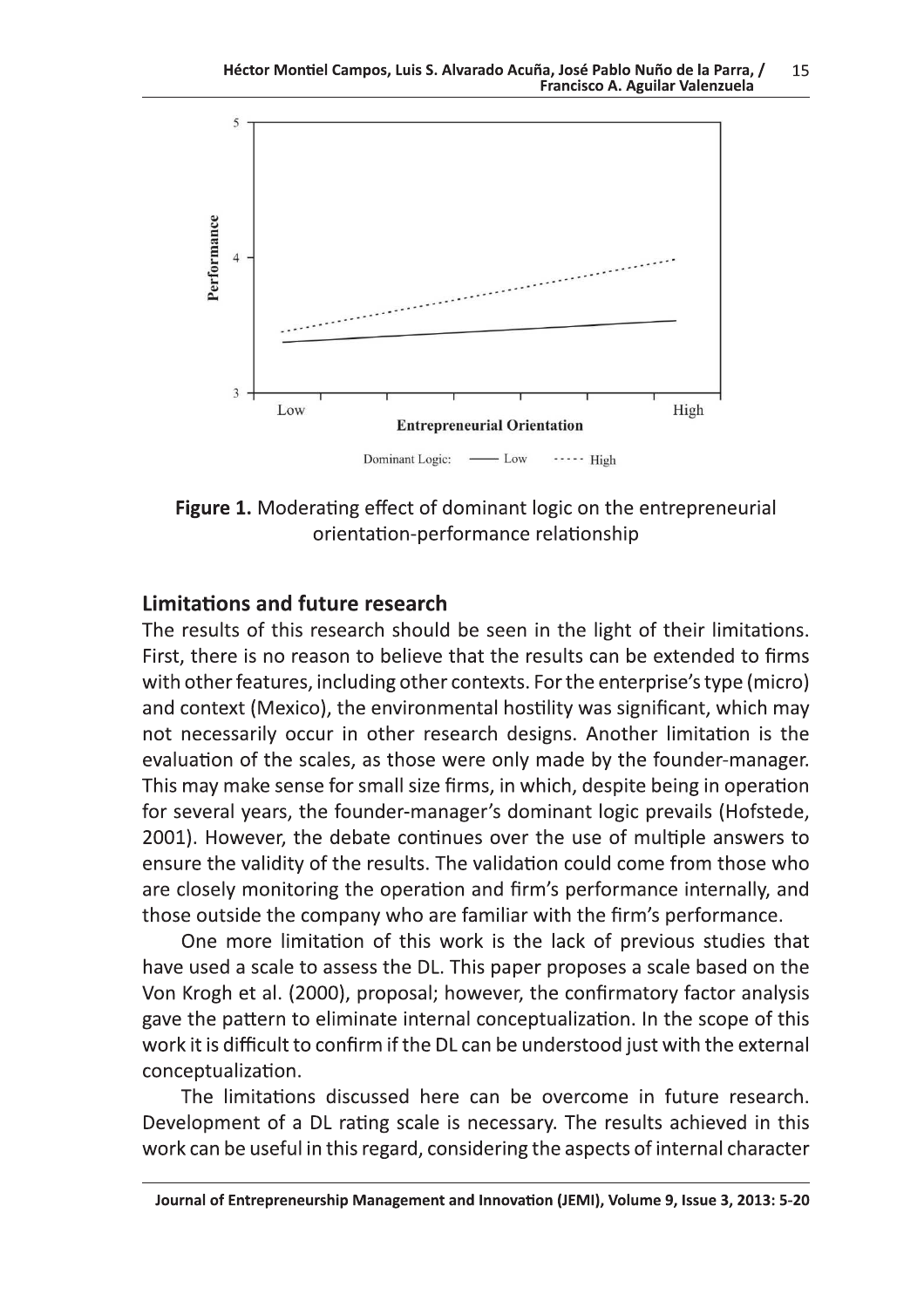and major importance. a research paper focused exclusively on the DL scale development is in its own an important contribution to knowledge creation. This is evidenced by research papers that have developed scales to assess other constructs, such as entrepreneurial passion (Cardon, Gregoire, Stevens and Patel, 2013), business' alert (Tan, Kacmar and Busenitz, 2012), and even the reflection that exists on EO's assessment scales (Covin and Wales, 2012).

The DL is a construct with a highly cognitive content; however, future research could consider studying it in combination with other constructs, such as personality or intelligence. This combination could help to better understand the style, conduct and behavior of strategic decision makers in an organization.

Comparative work can also contribute to a better understanding of the EO in an organization. It would be interesting to know how the organizational culture type influences the decision making style (Hofstede, 2001). Finally, whenever possible, it is necessary to include quantitative variables to measure the firm's performance. In a microenterprise, the founder-manager has to perform several tasks at the same time that cannot be delegated. Given this, financial firm's control is virtually impossible, since it is well known that strategic planning of this nature in firms is also nonexistent.

## **Conclusion**

This work result leads us to believe that the microenterprise's performance is slightly better when it involves an analysis of the external environment surrounding the firm. In other words, the external conceptualization of the DL helps improve the relationship between EO and firm performance. This result confirms that the relationship between EO and performance improves when considering other variables involved in this relationship (Covin, Green and Slevin, 2006, Wiklund and Shepherd, 2003). In the same perspective, the results support the idea that the context in which the company operates also influences the relationship between EO and performance (Walter, Auer and Ritter, 2006). This conclusion can be seen in the influence that environmental hostility has as a control variable on EO and performance relationship, shown in previous works (Parida, Westerberg, Ylinenpää and Roininen, 2010, Wiklund and Shepherd, 2003).

Due to the firms' size discussed in this paper, it is interesting to comment on the dimensions that were eliminated from both the EO and the DL, which were identified after performing confirmatory factor analysis. With respect to EO, innovativeness is not a necessary condition for maintaining competitiveness. In this case, autonomy, as EO's dimension, is irrelevant due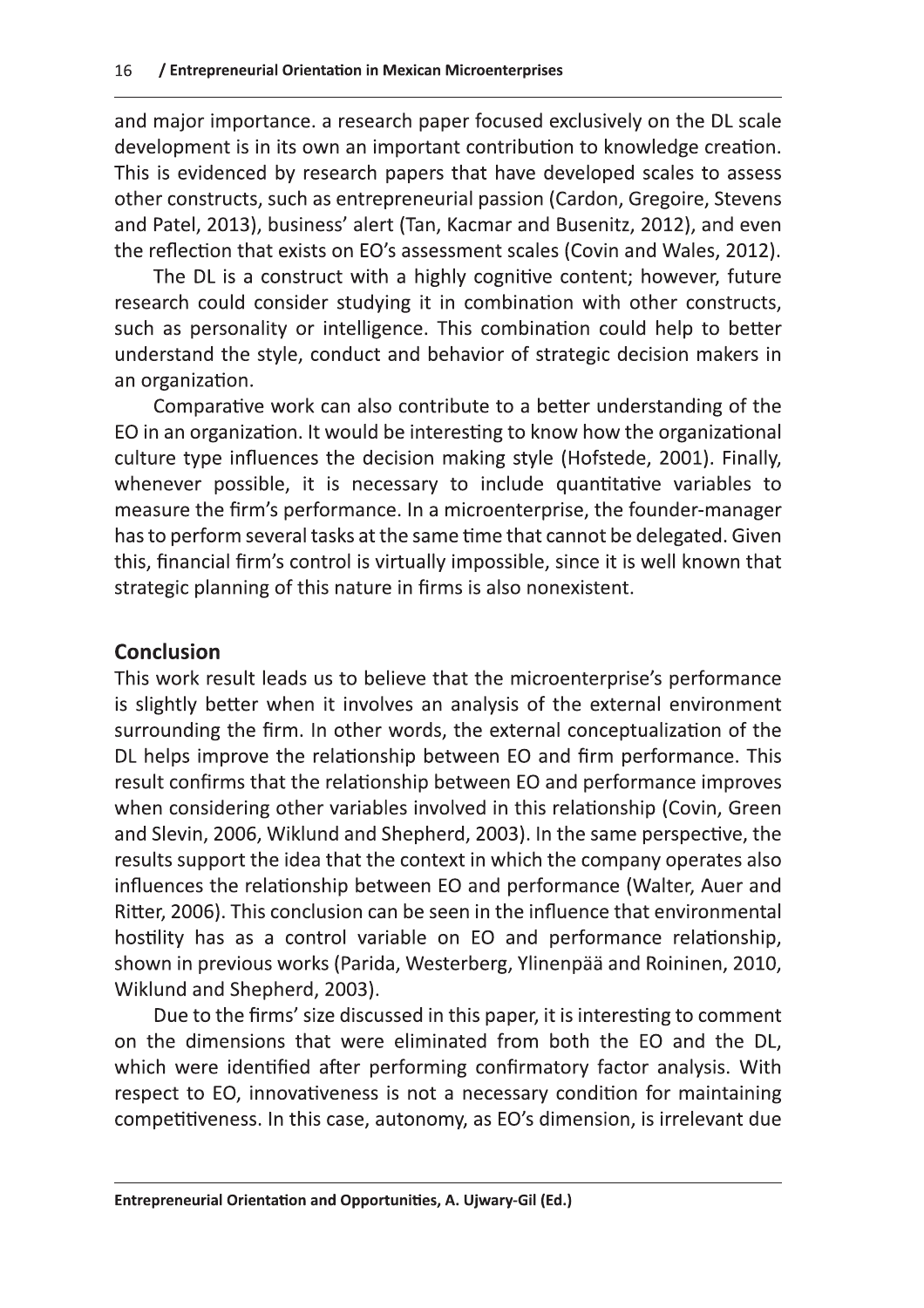to the decision-making centralization. We believe that the same ocurrs with the DL's internal conceptualization.

From the above, we believe that the position of the microenterprises is based on good external analysis and risky and timely decision making. The company must take risks constantly and that makes it a proactive firm. The environmental hostility, as a control variable, was shown to have a negative relationship with performance, which is also related to competitive aggressiveness.

These results lead us to conclude that the firm's own characteristics, such as size, limited resources and market share, make its environment more competitive, even hostile, so that firms can decide to use aggressive practices. It is important to add that, through the founder-manager relationship, DL is emphasized among the competition, customers and consumers.

Finally, the results of this work contribute to the proposition that the relationship between two variables can be improved when incorporating a third contingent variable. In this case, the DL falls directly on the foundermanager relationship, so that their skills directly influence the firm's performance.

As the firm's structure becomes larger, the founder-manager's DL influence decreases, due to the incorporation of new positions, new visions and then the new DL is more inclusive and participatory. However, previous studies have also highlighted the fact that the EO is not the only variable that can explain the firm's performance. In this work, the EO only explains about 16% of the firm's performance and its combination with DL about 20%.

## **References**

- Aiken, L. S., West, S. G. (1991). Multiple regression: Testing and interpreting interactions. Newbury Park, CA: Sage.
- Anderson, J. C., Gerbing, D. W. (1988). Structural equation modeling in practice: a review and recommended two-step approach. Psychological Bulletin, 103(3), 411-423.
- Autio, E. (1997). New Technology-based firms in innovation networks symplectic and generative impacts. Research Policy, 26(3), 263-281.
- Bagozzi, R. P.; Yi, Y. (1988). On the Evaluation of Structural Equation Models. Journal of the Academy of Marketing Science, 16(1), 74-94.
- Basso, O., Fayolle, A., Bouchard, V. (2009). Entrepreneurial Orientation: The making of a concept. Entrepreneurship and Innovation, 10(4), 313-321.
- Bentler, P. M., (1992). EQS Structural Equations Program Manual. Los Angeles: **BMDP Statistical Software.**
- Bettis, R. A., Prahalad, C. K. (1995). The Dominant Logic: Retrospective and extension. Strategic Management Journal, 16(1), 5-14.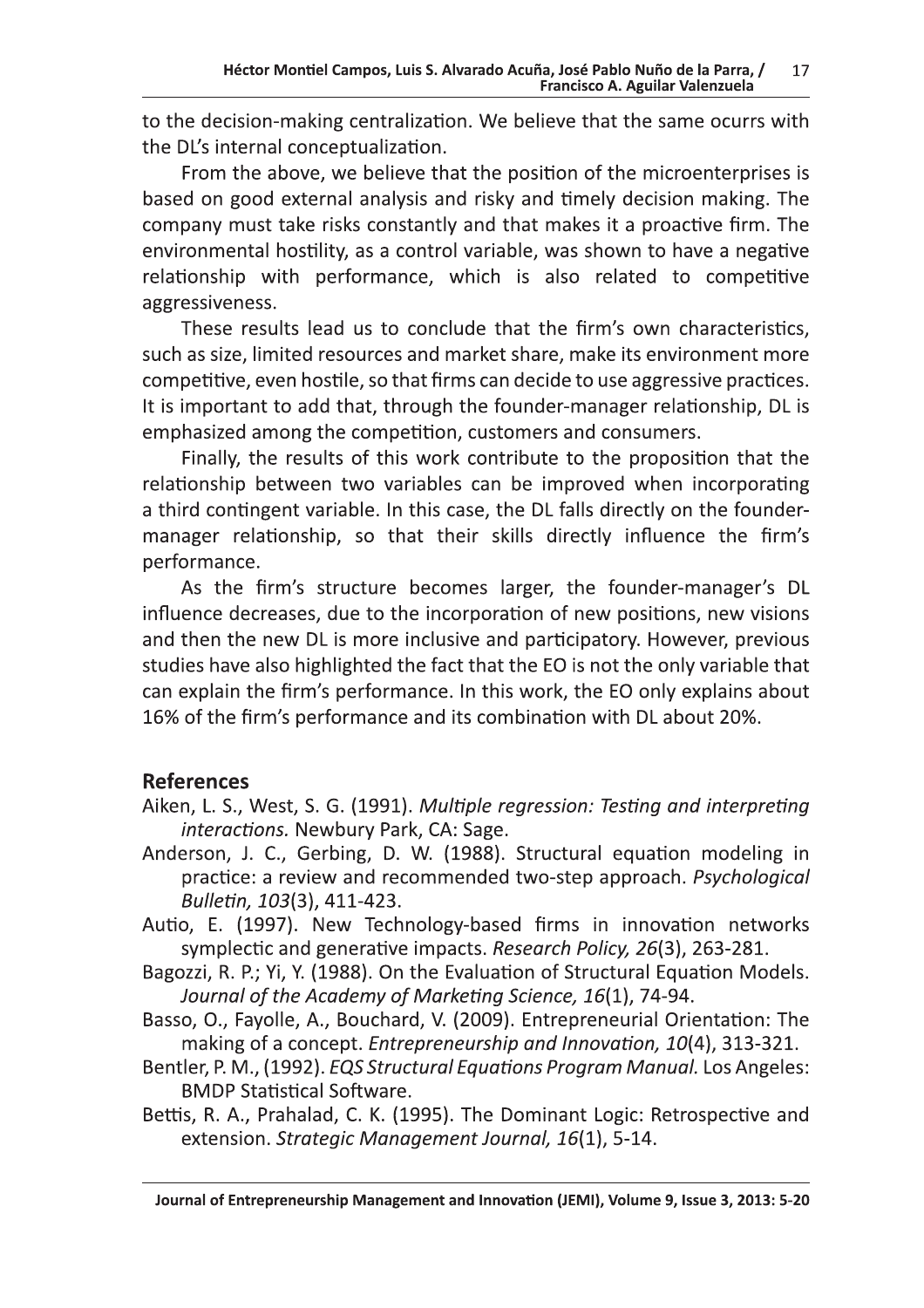- Brush, C. G., Vanderwerf, P. A. (1992). a comparison of methods and sources for obtaining estimates of new venture performance. Journal of Business Venturing, 7(2), 157-170.
- Cardon, M. S., Gregoire, D. A., Stevens, C. E., Patel, P.C. (2013). Measuring entrepreneurial passion: Conceptual foundations and scale validation. Journal of Business Venturing, 28(3), 373-396.
- Cohen, J., Cohen, P. (1983). Applied Multiple Regression/Correlation Analysis for the Behavioral Sciences. Hillsdale, NJ: Erlbaum.
- Cooper, A. C. (1993). Challenges in predicting new firm performance. Journal of Business Venturing, 8(3), 241-254.
- Cotê, L., Langley, A., Pasquero, J. (1999). Acquisition strategy and dominant logic in an engineering firm. Journal of Management Journal, 36(7), 919-952.
- Covin, J. G., Slevin, D. P. (1989). Strategic management of small firms in hostile and benning environments. Strategic Management Journal,  $10(1)$ , 75-87.
- Covin, J. G., Slevin, D. P. (1990). New venture strategic posture, structure, and performance: An industry life cycle analysis. Journal of Business Venturing, 5(2), 123-135.
- Covin, J. G., Green, K., Slevin, D. P. (2006). Strategic Process effects on the entrepreneurial orientation-sales growth rate relationship. Entrepreneurship Theory and Practice, 30(1), 57-81.
- Covin, J. G., Wales, W. J. (2012). The Measurement of entrepreneurial orientation. Entrepreneurship Theory and Practice, 36(4), 677-702.
- Dess, G. G., Lumpkin, G. T., McGee, J. E. (1999). Linking corporate entrepreneurship to strategy, structure, and process: suggested research directions. Entrepreneurship Theory and Practice, 23(3), 85-102.
- Grant, R. M. (1988). "On Dominant Logic", Relatedness and the link between diversity and performance. Strategic Management Journal, 9(6), 639-642.
- Ginsberg, A. (1990). Connecting diversification to performance: a sociocognitive approach. Academy of Management Review, 15(3), 514-535.
- Hofstede, G. (2001). Culture's consequences: Comparing values, behaviors, institutions and organizations across nations. 2nd Ed. Thousand Oaks, CA: Sage
- Jöreskog, K. G., Sörbom, D. (1996). LISREL 8: The Simples Command Lenguages. Chicago: Scientific Software International.
- Kunkel, S. W. (2001). Toward a typology of entrepreneurial activities. Academy of Entrepreneurship Journal, 7(1), 75-90.
- Lumpkin, G. T., Dess, G. (1996). Clarifyring the entrepreneurial orientation construct and linking it to performance. Academy of Management Review, 21(1), 135-173.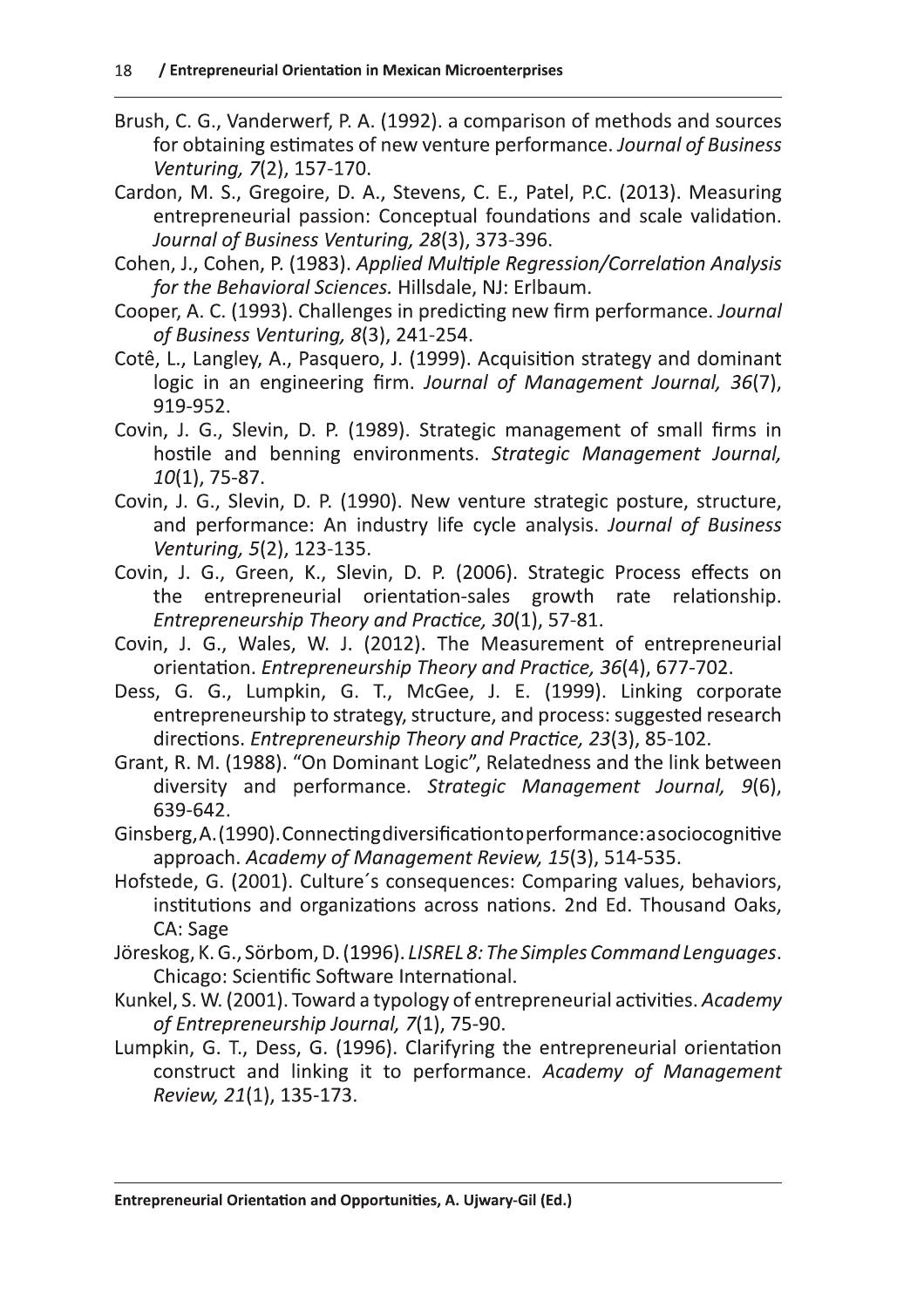- Lumpkin, G. T., Dess, G. (2001). Linking Two dimensions of entrepreneurial orientation to firm performance: The moderating role of environment and industry life cycle. Journal of Business Venturing, 16(5), 429-451.
- Marino, L., Stradholm, K., Steensma, H. K., Weaver, K. M. (2002). The moderating effect of national culture on the relationship between entrepreneurial orientation and strategic alliance portfolio extensiveness. Entrepreneurship Theory and Practice, 26(4), 145-160.
- Montiel, C. H., Nuño, P. J. P., Solé, P. F. (2012). The entrepreneurial orientationdominant logic-performance relationship in new ventures: an exploratory quantitative study. Brazilian Administration Review, 9(special issue). 60-77.
- Montiel, C. H., Solé, P. F., Palma, Y. (2012). Mapping the intellectual structure of entrepreneurship research: Revisiting the invisible college. Revista Brasileira de Gestao de Negócios, 14(42), 41-58.
- Miles, M. P., Covin, J. G., Heeley, M. B. (2000). The relationship between environmental dynamism and small firm structure, strategy, and performance. Journal of Marketing Theory and Practice, 8(2), 63-74.
- Miller, D. (1983). The correlates of entrepreneurship in three types of firms. Management Science, 29(7), 770-791.
- Miller, D. (2011). Miller (1983) Revisited: a reflection on EO research and some suggestions for the future. Entrepreneurship Theory and Practice, 35(5), 837-894.
- Naman, J. L., Slevin, D. P. (1993). Entrepreneurship and the concept of fit: a model and empirical test. Strategic Management Journal, 14(2), 137-153.
- Naranjo, E., Campos, M. (2011). GEM Mexico 2011 Report. United States: **Global Entrepreneurship Monitor.**
- Parida, V., Westerberg, M., Ylinenpää, H., Roininen, S. (2010). Exploring the effects of network configurations on entrepreneurial orientation and firm performance: An empirical study of new ventures and small firms. Annals of Innovation and Entrepreneurship, 1(1), 1-13.
- Poon, J. M. L., Ainuddin, R. H., Junit, S. A. (2006). Effects of self-concept traits and entrepreneurial orientation on firm performance. International Small Business Journal, 24(1), 61-82.
- Prahalad, C. K., Bettis, R. A. (1986). The dominant logic: a new linkage between diversity and performance. Strategic Management Journal,  $7(6)$ , 485-501.
- Premkumar, G., King, W. R. (1994). Organizational characteristics and information systems planning: An empirical study. Information Systems Research, 5(2), 75-109.
- Rauch, A., Wiklund, J., Lumpkin, G. T., Freese, M. (2009). Entrepreneurial orientation and business performance: Cumulative empirical evidence. Entrepreneurship Theory and Practice, 33(3), 761-788.
- Rosenberg, M., (1968). The Logic of Survey Analysis. New York: Basic Books.